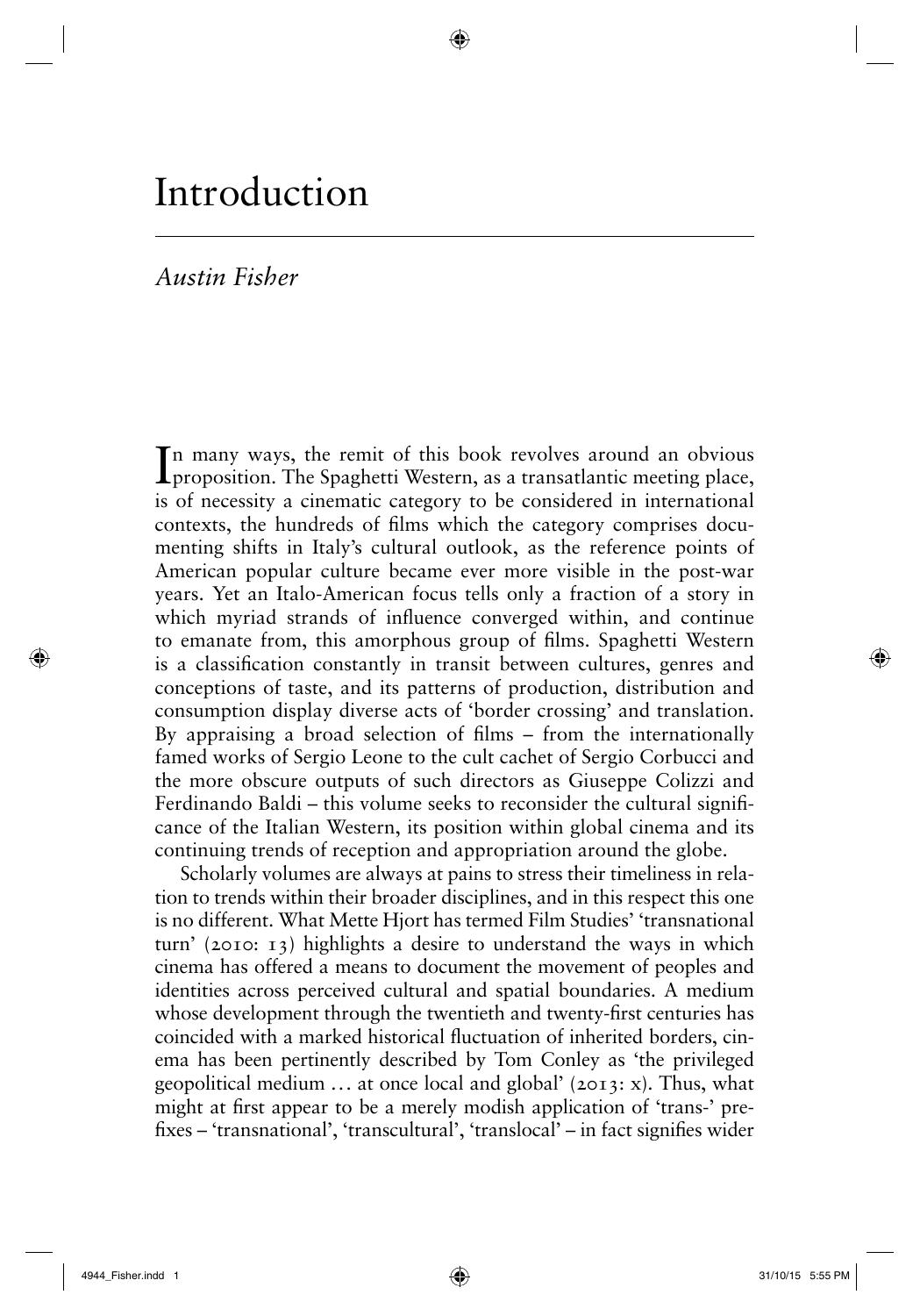historical approaches to cinematic output that scrutinise nationallyconstituted discourses and thereby seek to understand the complexities of specific cultural-political moments. Even such a seemingly nationallybased discipline as Italian Film Studies increasingly embraces these concerns, recognising and interrogating the unstable, movable nature of the 'national' referent in a globalised era, and thereby questioning notions of a local industry talking to or for its nation state. The *Journal of Italian Cinema and Media Studies*, for example, introduces its inaugural edition with a mission statement that places Italian cinema 'within the realm of a post-national and trans-cultural debate . . . transcending geo-ethnic land and sea borders and moving away from merely celebratory local cinematic experiences' (Laviosa 2013: 4).

◈

Such undertakings are also characteristic of recent scholarship around the Western genre, whose well-worn tropes are increasingly studied for how they have been decoupled from their supposed roots in US culture. Multifarious strands of international Westerns are being repositioned within a polycentric cultural landscape (rather than one approaching the USA as the genre's 'centre'), revealing the Western to be a malleable space of cultural blending that has traversed national and political boundaries. Recent research into how the genre has obtained diverse meanings upon contact with particular historical, cultural and political contexts includes volumes edited by Miller and Van Riper (2013), Klein et al. (2012) and Higgins et al. (2015), along with special journal editions of *Frames* (Iverson 2013) and *Transformations* (Cooke et al. 2014). As Miller and Van Riper explain, issues central to the Western's dynamics such as imperialism, industrialisation, the relationship between individual and community, and the rights of indigenous peoples are not unique to the USA or to the late nineteenth century: 'They were, and are, part of the shared experience of all expansionist nations, and the international appeal of the Western rests, in part, on the potential for the historical experiences of one culture to resonate with audiences from another' (Miller and Van Riper 2013: xiv).

The approach summarised in the quotation above makes a valuable point about the genre's cross-cultural appeal, but still positions the Western genre as one that originated in the USA, to then be embraced and adapted by other cultures: 'a genre with its roots on the latenineteenth-century American frontier ... relocated to other frontiers' (Miller and Van Riper 2013: xvi). Neil Campbell goes a step further down this transnational route, arguing that 'the West' breaks away from notions of 'rootedness' in the USA altogether, constantly renewing and transforming itself in various cultural forms. Campbell applies Mary Louise Pratt's notion of interlocking 'contact zones' to escape

⊕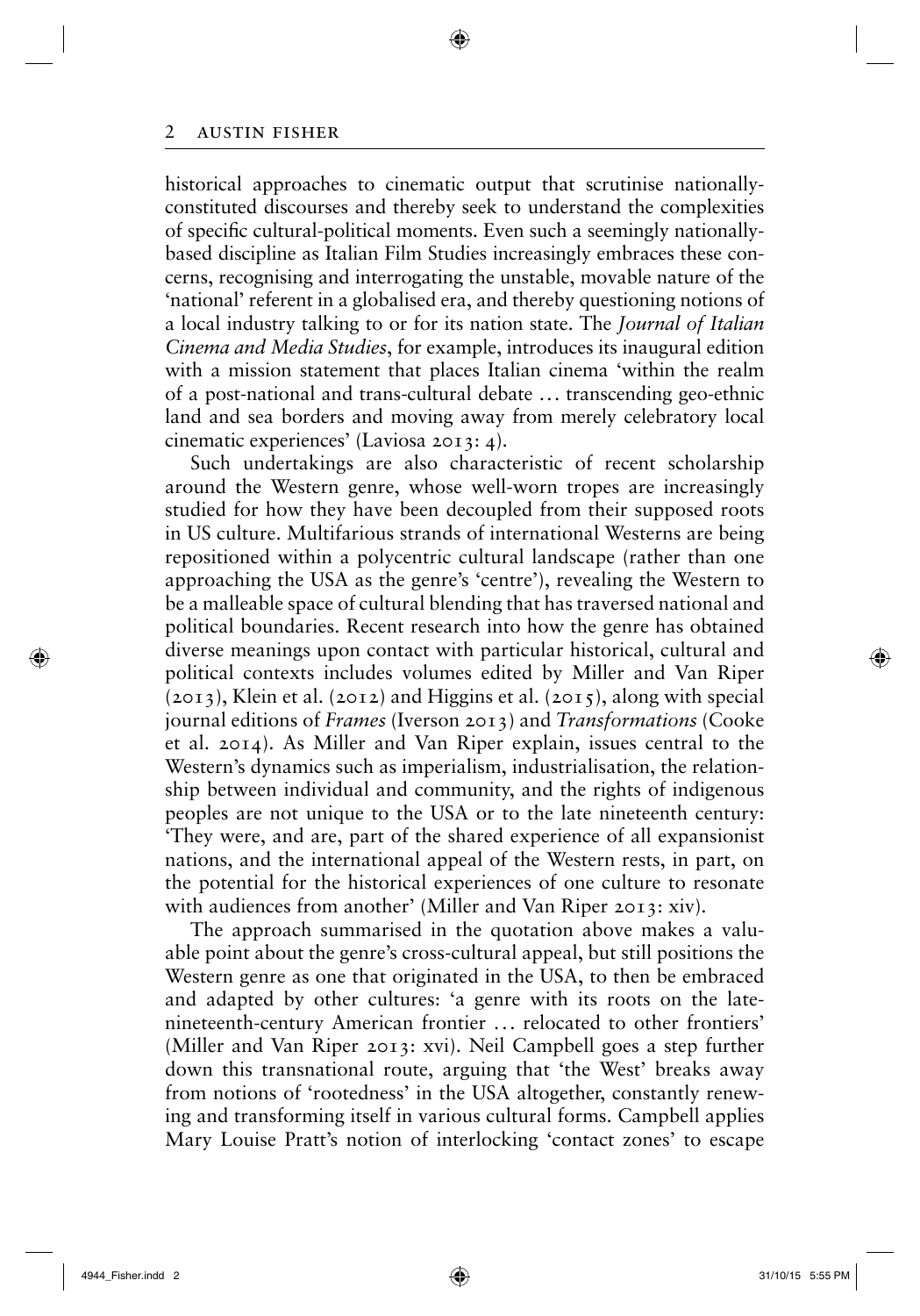approaches that identify a single point of generic origin: 'To examine the West in the twenty-first century is to think of it as always already transnational, a more routed and complex rendition, a traveling concept whose meanings move between cultures, crossing, bridging, and intruding simultaneously' (Campbell 2008: 4). Indeed, this line of enquiry is now flourishing, with recent scholarship following Campbell's lead by examining how the Western narrative format and its various iconographies have been deployed for the negotiation of multifarious national and sub-cultural identities since before Hollywood's golden age. To cite just a few notable examples, this includes studies of pre-World War I Westerns shot in the French Camargue region (Wessels 2014), socialistera Hungarian Westerns (Simonyi 2013), Latin American 'Third' Westerns (Wessels 2015) and Australian outback Westerns (Cooke 2014, Wessels 2014). Such approaches allow for a broader picture to emerge: one of alternative trajectories from generic building blocks, which emerge from no single point of origin and thus result not in American Westerns and copies of (or reactions to) American Westerns, but instead countless global offshoots of a format that has by the whims of historical circumstance become known as a 'Western' due to the economic hegemony of the USA in the first half of the twentieth century.<sup>1</sup>

◈

By focusing on the globally-oriented origins and legacies of Westerns produced or co-produced by Italian studios, this volume seeks to engage with these evolving fields of enquiry, addressing routes of cultural, political and ethnic relocation that lie at the heart of the 'Spaghetti' Western phenomenon. By analysing these films' processes of production, distribution and consumption as sites of dynamic cultural exchange wherein supposed boundaries become blurred, the book aims to widen the sociohistorical debate around this much-loved *filone*.<sup>2</sup> It is for precisely this reason that this volume does not reject the USA as one of its contextual reference points (as do Miller and Van Riper, for example, whose remit is 'Westerns produced outside the United States' (2013: xvi)), since this would paradoxically serve to perpetuate a US-centric perspective by dividing the Western into 'American' and 'others'. If, as Campbell argues, the Western was never firmly moored to US national experience in the first place, then the Spaghetti Westerns must be considered a constituent part of this continuum, rather than an anomalous reaction to a founding text. Though the Italian Western has become one of the most culturally visible variants to contemporary eyes, it is nevertheless one of many manifestations of an innately transcultural genre.

In my own past work on the Spaghetti Western (Fisher 2010,  $2011$ ), I approached the films as historical documents, following well-established fields of academic enquiry that analyse film's role

 $\bigcirc$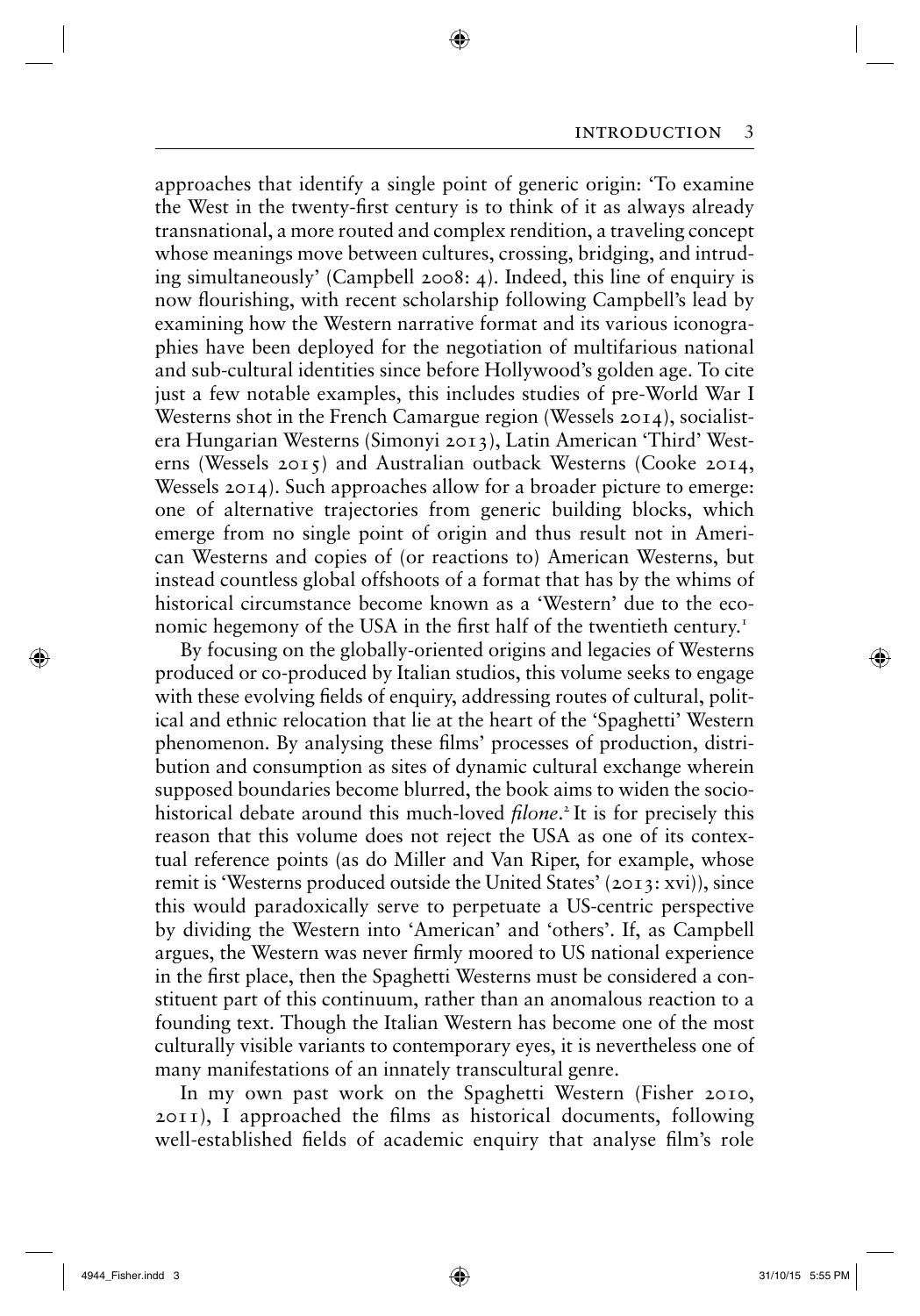in negotiating, questioning and shaping conceptions of the past and its relationship to the present.<sup>3</sup> I specifically investigated the connection between the politicised strands of this *filone* that emerged in the second half of the 1960s and the contemporaneous ideological ferments that were erupting in Italian factories and university campuses, in response to global events in the various theatres of conflict at the height of the Cold War. The function of such films as *A Bullet for the General* (*Quién sabe?*, Damiano Damiani, 1966), *Face to Face* (*Faccia a faccia*, Sergio Sollima, 1967) and *Tepepa* (Giulio Petroni, 1969) was, for the purposes of my study, one of registering the immediate concerns, confusions and conflicts of the films' time and place. Yet, particularly given the extraordinarily long and influential reception tail of the Spaghetti Western, such an approach raises an important question: if this *filone* is indeed to be read as a document of 'time and place', which times and which places? The immediate concerns of 1960s and 1970s Italy are certainly pivotal to an understanding of these films' cultural-political significance, but so too are their varied antecedents and legacies in Italian neorealism, French comic books, Japanese *chanbara* films, Bollywood, Eastern Bloc film distribution and the contemporary cinema of Quentin Tarantino.<sup>4</sup> It is to be hoped that, by examining these and other disparate contexts, this volume will go some way to enriching our comprehension of this broad vista.

◈

This is by no means to say that scholarship on the Spaghetti Western has hitherto been manacled to the concerns of a narrowly Italian milieu: far from it. Dimitris Eleftheriotis influentially approached this *filone* as one that highlights 'the accelerated mobility of cultural products around the world and their increasing detachment from national contexts' (Eleftheriotis 2001: 98). Indeed, the various scholarly trends outlined above increasingly converge to throw light on the diverse contexts of the Spaghetti Western's transnational production histories, reception patterns and afterlives. David Martin-Jones's examination of *Django Kill. . . If You Live, Shoot!* (*Se sei vivo, spara!*, Giulio Questi, 1967), for example, considers how the film spoke to diverse shared experiences of the Cold War era, and thus offered 'open-ended transnational political resonances for different audiences around the world' (Martin-Jones 2011: 180). In a similar vein, Christopher Robé analyses the Spaghetti Western's politicised strands for how they provide an understanding of cultural flows between 'First' and 'Third' world markets (Robé 2014). Michelle Cho's study of *The Good, the Bad, the Weird* (*Choŭnnom, Nappŭnnom, Isanghannom*, Kim Jee-woon, 2008) adopts a more culturally-specific approach, by examining the film's merging of overt

⊕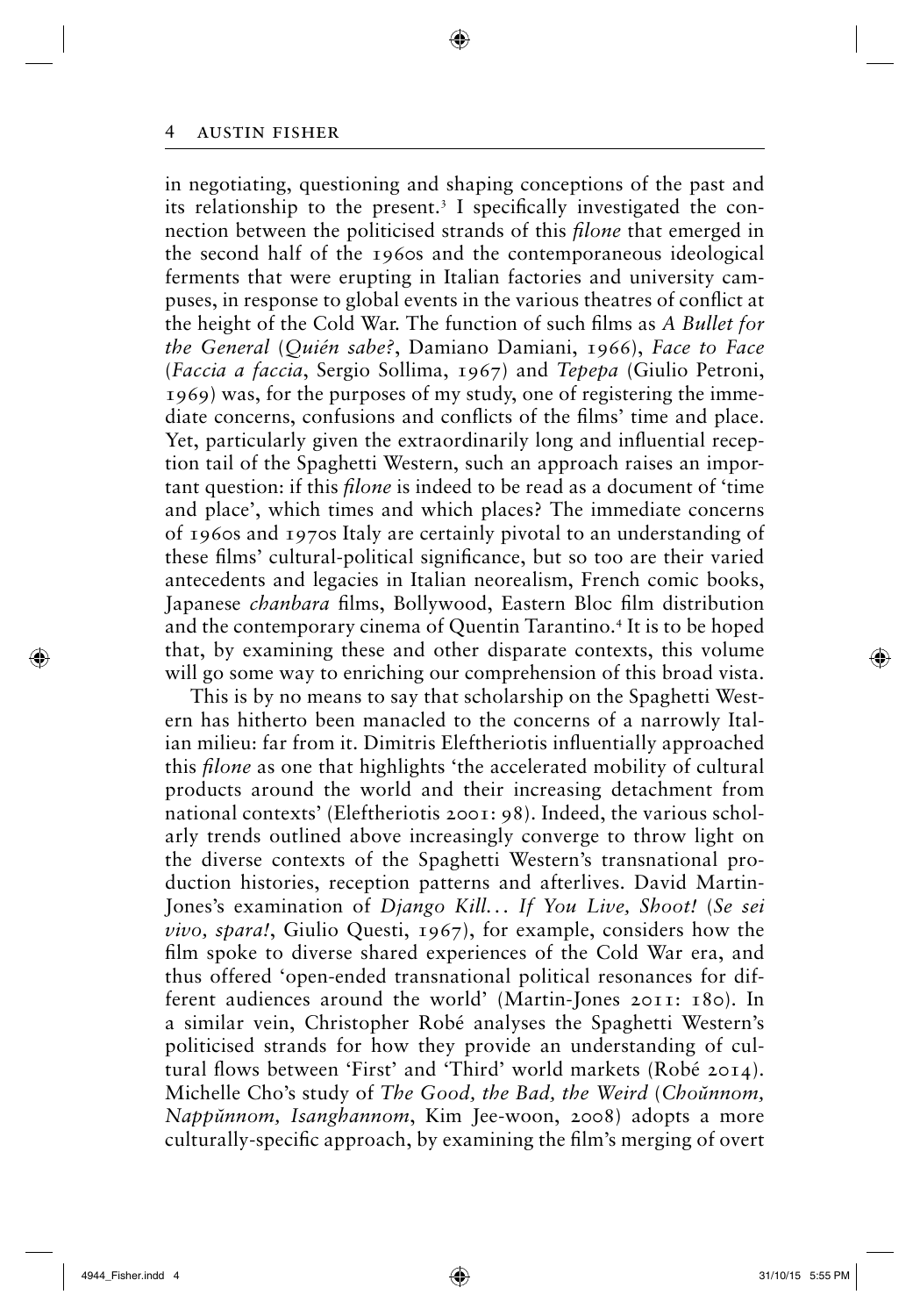quotations from Sergio Leone's 'Dollars' trilogy with equally explicit references to Manchurian action films such as *Break Up the Chain* (*Yonghwa chusik hoesa*, Lee Manhee, 1971). Cho compellingly links *The Good, the Bad, the Weird*'s historical setting in Manchuria during Korea's period of Japanese occupation to the region's broader status as a liminal frontier land with a 'hallowed position of being one of the Korean independence movement's sites of development [and] an important symbolic role as the birthplace of Korean nationalism' (Cho 2015: 53). Thus, in this context, the Spaghetti Western's 'transnational' legacy is one of co-optation for the task of negotiating an East Asian national identity.

◈



Figure I.1: *The Good, the Bad, the Weird* (2008) deploys Spaghetti Western stylistics within a Manchurian action schema.

Cho's approach highlights an important point: that, while the analysis of Italian Westerns' innately 'transnational' aspects provides insight into the films' ongoing global significance, it is through situating particular manifestations of this process in their historical and cultural 'moments' (locally, regionally, nationally or industrially) that we can best obtain a meaningful apperception of this point. If the 'trans-' prefix is to avoid becoming a merely trendy scholarly accoutrement, it should work to aid understanding of complexities within specific national, local and sub-cultural contexts. As Will Higbee and Song Hwee Lim have argued, a 'critical transnationalism' is one that interrogates 'how these film-making activities negotiate with the national on all levels  $$ from cultural policy to financial sources, from the multiculturalism of difference to how it reconfigures the nation's image of itself' (Higbee and Lim 2010: 18). This volume can only scratch the surface of the

 $\bigcirc$ 

 $\Leftrightarrow$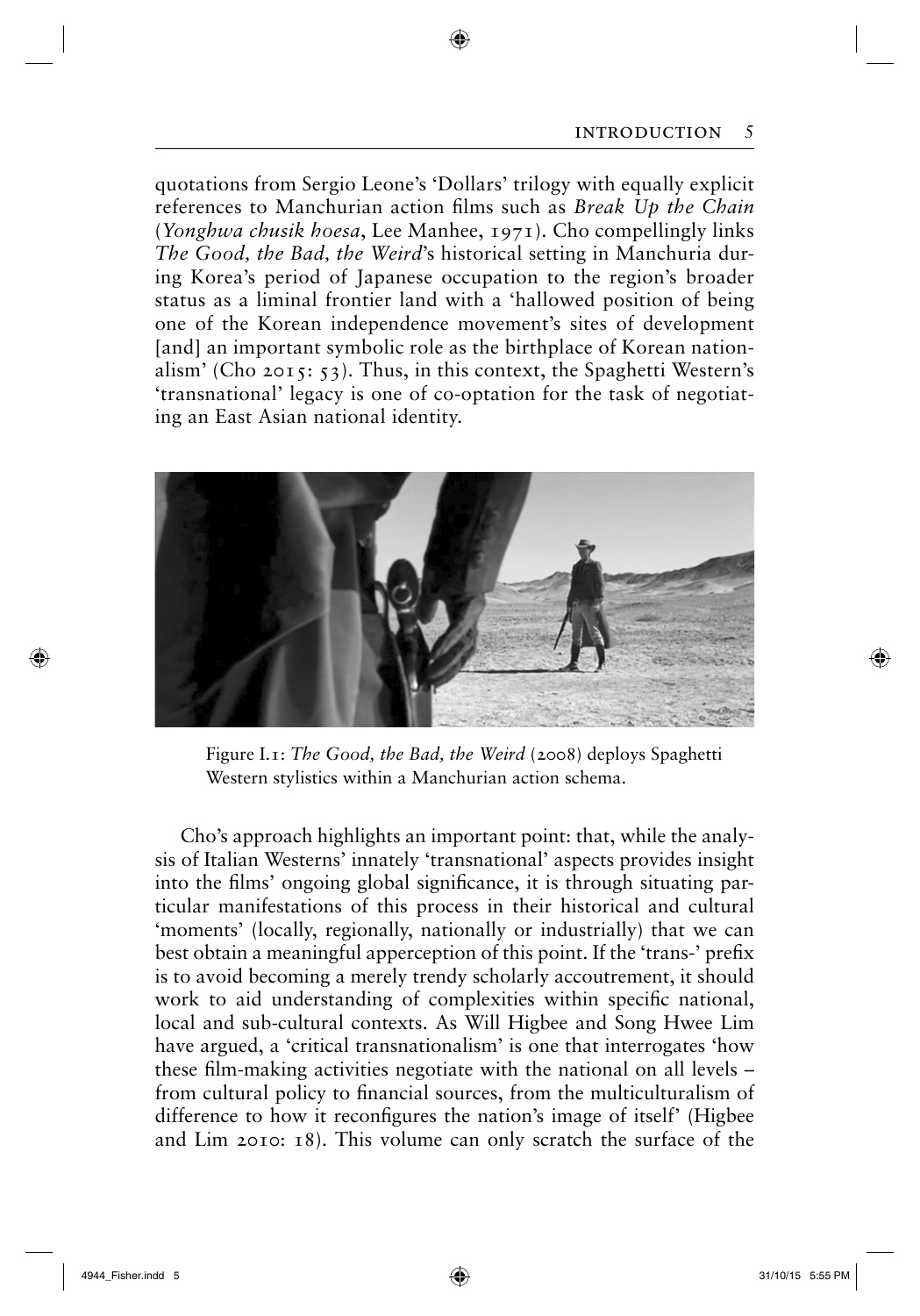Spaghetti Western's multifarious paths of hybridity and its continuing global reach across perceived boundaries of genre, nation and identity. The analysis offered in these pages, however, seeks to advance this field of enquiry by offering a set of case studies grounded firmly in their historical, cultural and political circumstances.

◈

The volume opens with an extended piece from the undisputed father of scholarly enquiry into the Spaghetti Western, Sir Christopher Frayling. Frayling's seminal book *Spaghetti Westerns: Cowboys and Europeans from Karl May to Sergio Leone* (1981) has surely been a key inspiration for all subsequent serious analysis of this *filone*: this one included. It is therefore apt that his latest work opens proceedings, both providing new perspectives on the *filone*'s cross-cultural significance and offering methodological challenges for the chapters that follow. Four sections then progress from the Spaghetti Western's antecedents to its legacies. In Part I, two chapters uncovering hitherto overlooked inspirations and influences (from post-war neorealism and nineteenth-century literature) illuminate the complex interweaving of cultural reference points in Italy prior to the 1960s. Part II then considers the diverse ways in which this *filone* addressed issues of ethnicity and identity through three chapters that reconsider its position vis-à-vis the global politics of its era. Part III interrogates oft-drawn parallels between the Spaghetti Western and Asian cinema, by charting complex routes of reinterpretation that belie linear readings of cultural influence, and by introducing the perspective of the *filone*'s extensive appropriation in India. Finally, Part IV assesses three further examples of how the Spaghetti Western's legacies have been negotiated as its global distribution left its mark on East German censorship, on French comic books, and, finally, on the contemporary Hollywood Western.

Christopher Frayling's chapter charts a personal journey, continuing his pioneering work questioning conceptions of 'authenticity' by looking at how Italian Westerns responded to well-established ethnic images within Hollywood Westerns which were themselves 'inauthentic' in the first place: those of 'Irishness'. Considering whether the contemporaneity of Ireland's 'Troubles' with both a growing fascination with anti-colonialist movements in Western Europe and the zenith of the Italian Western might have played a role, Frayling investigates the hitherto overlooked issue of how images of Irishness filtered through into Italy's version of the genre. As Italians forged their own interpretation of the Western myth, transposing numerous elements from Hollywood while cutting the genre adrift from its nation-building imperative, Frayling asks, in what form did the Hollywood genre's ubiquitous negotiation with a stereotyped Irish ethnicity survive, and what significance

⊕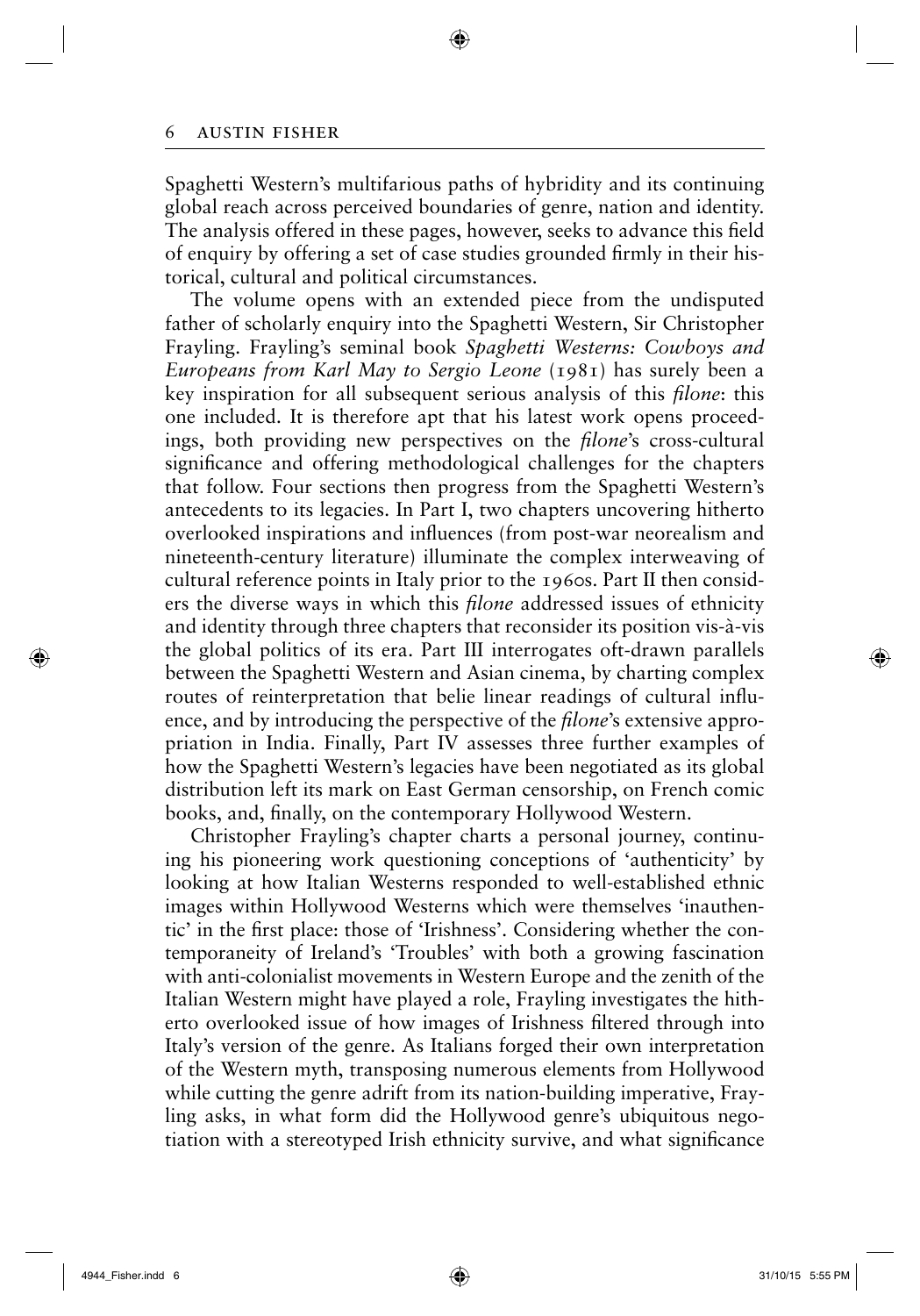did this hold in this cultural moment? He discovers, intriguingly, that a secondary (or even tertiary) conception of 'Irishness' abounds in the Spaghetti Western. Taking Sergio Leone's *Duck, You Sucker!* (*Giù la testa*, 1971) as a key case study, Frayling charts the labyrinthine intertextual journey through Hollywood's representations of Irish culture on which Leone and his crew embarked: most pertinently, through the films of John Ford. He concludes that in the Italian Western, 'Irishness' exists as part of a larger signifying structure surrounding a reworked, magnified and updated cinematic imaginary, rather than a purposeful reference to contemporary events in Ireland. Frayling thus lays down a gauntlet to beware of drawing direct parallels between films and the contemporary events that surround them too readily.

◈

Part I opens with Pasquale Iannone's study of Western tropes in Italian cinema's 'neorealist' phase. Taking as his key case studies *In the Name of the Law* (*In nome della legge*, Pietro Germi, 1949) and *The Bandit of Tacca del Lupo* (*Il brigante di Tacca del Lupo*, Pietro Germi, 1952), Iannone explores the complex ways in which Germi worked references to American genres into his work, thereby debunking approaches presupposing an Italian neorealism separated from 'popular' cinema, and demonstrating an oft-overlooked precursor to the Spaghetti Westerns of the 1960s and 1970s. Identifying in Germi's two films a representational equivalence between the Italian South and the American West, this chapter charts a lineage of tales of banditry that blended the international and the local. Aliza Wong then identifies the influence on Spaghetti Western director Sergio Sollima of Emilio Salgari's nineteenth-century hero Sandokan. Drawing a detailed line of continuity from this iconic character of Italian children's literature to the postcolonial heroes of Sollima's *westerns all'italiana*, Wong illustrates a genealogy of 'Other-ed' hero archetypes who, through their resistance to imperialist might, were designed to appeal to revolutionary sentiments within Italian national identity from the *Risorgimento*  onwards. By extending the focus to Sollima's own 'Sandokan' television series, Wong's analysis also identifies a melding of the Spaghetti Western's anarchic borderlands and the primitive wilds of South-East Asia, through which Sollima sought to expound anti-imperialist rhetoric. This chapter thus uncovers continuities in imagined, exotic spaces offering Italians a politicised outlet for fantasy fulfilment.

Part II begins with David Hyman and Patrick Wynne's response to my analysis of the popular politics of the Spaghetti Western (Fisher 2011). Taking *A Professional Gun* (*Il mercenario*, Sergio Corbucci, 1968) as their key example, they argue that the 'incoherence' I identified as a political weakness of this *filone*'s 'insurgency' variant is rather a

⊕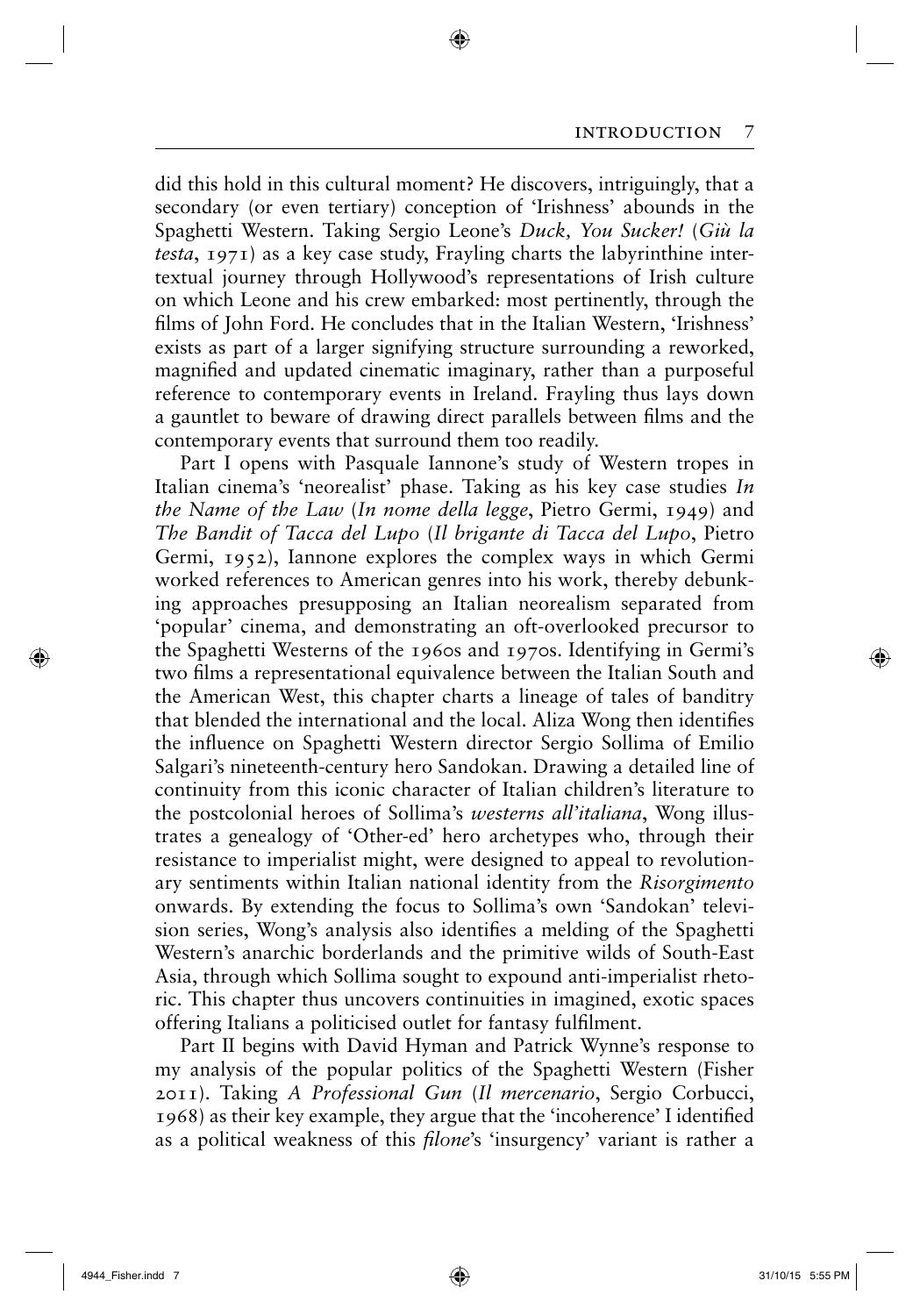manifestation of decontextualised transnational bricolage that, by blurring the boundary between 'text' and 'paratext', allows us to appreciate the possibilities open to an audience for creative participation within revolutionary discourses.<sup>5</sup> The film is therefore read as a temporal dislocation that exists within images of the Mexican Revolution, and as a conduit through which a plurality of fluid meanings open up for the fomenting of a revolutionary sensibility.

◈

Lee Broughton's chapter then offers an alternative take on representations of ethnicity in the Spaghetti Western. While much has been written about this *filone*'s portrayal of Mexican ethnicity, this chapter examines its representation of African Americans, and asks what this might tell us about the politics of race in Italy and the USA in the 1960s. Specifically, Broughton identifies in the films of Giuseppe Colizzi a lineage from the *commedia dell'arte* and Mikhail Bakhtin's notion of the 'carnivalesque', through which the Spaghetti Western facilitates an inclusive racial discourse that found a particular resonance in an era of mass protest. Part II then ends with Mikel J. Koven's study of this *filone*'s extraordinarily influential afterlife, interrogating a critical commonplace that labels the cinema of Quentin Tarantino (as well as that of his collaborators such as Miike Takashi) 'postmodern'. Examining the precise implications of this term, Koven identifies in Tarantino's curation of the Spaghettis' afterlife a particular kind of postmodern engagement, examining *Django Unchained* (2012) not as reductive pastiche (as many critics hold), but rather as an ironic 'language of grindhouse cinema allusions'. The chapter thus identifies, charts and examines a complex web of references traversing cultural boundaries, which ultimately provides a subversive 'paracinematic' discourse.

Part III appraises three overlapping instances of appropriation in Asian film industries. Firstly, Thomas Klein revisits the Japanese *chanbara*, or 'sword film'. Challenging notions that focus solely on the kinship between the Japanese format and the US Western, Klein instead charts the *chanbara*'s relationship to the Italian version. In the equivalence between the outlaw heroes of the Spaghetti Western and the 'sword film', he identifies documents of Italy's and Japan's respective processes of post-war Americanisation. Ivo Ritzer then takes the Italian Western's iterative negotiation with Asian identities as a case study to chart multidimensional routes of cultural transfer. Deploying scholarly approaches around the 'transnational', he frames the Italian Western as a junction in a global network of cultural exchange, both borrowing from and influencing Asian cinematic discourses. Using *The Warrior's Way* (Sngmoo Lee, 2010) as a key example, he therefore sees the Italian

⊕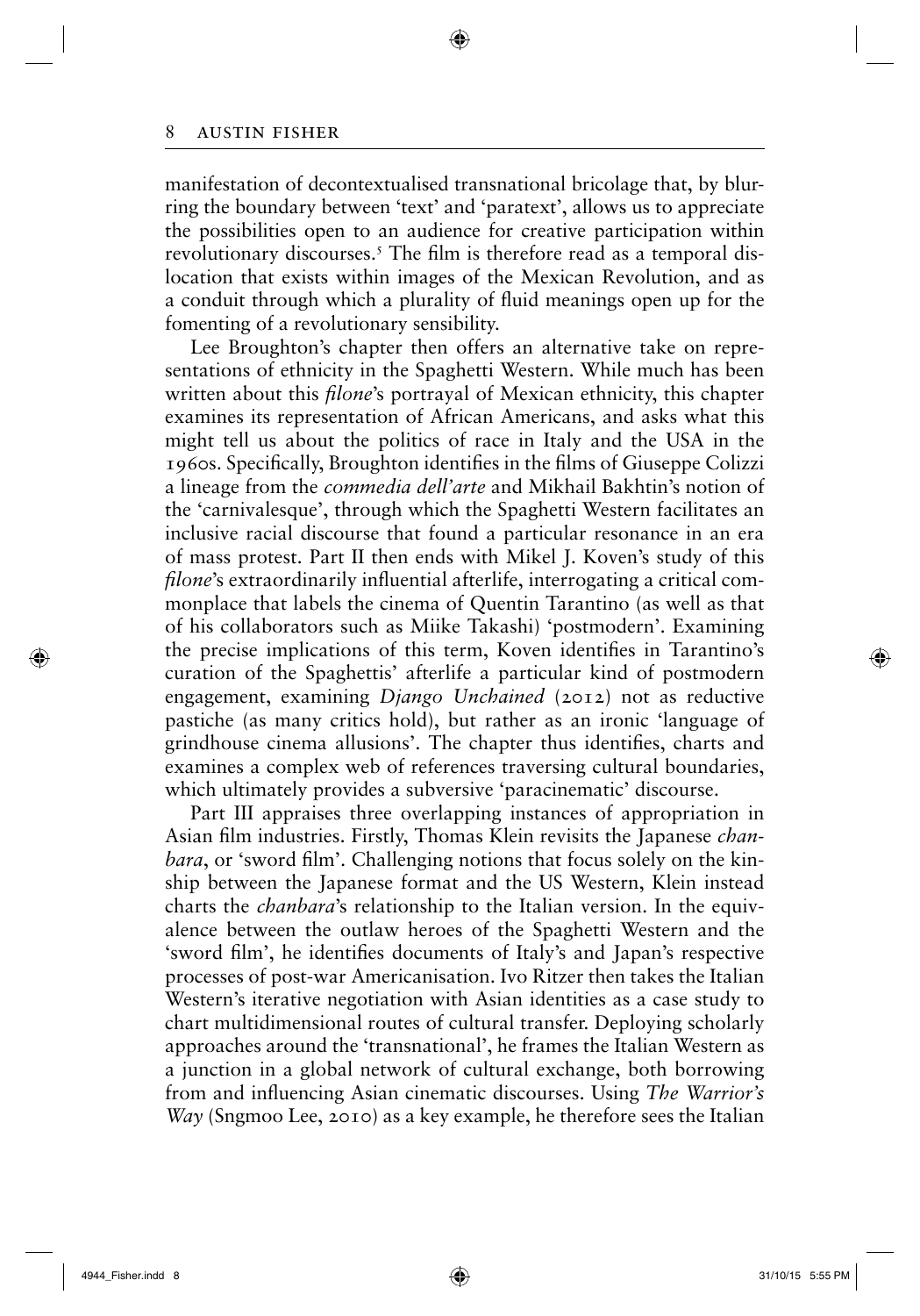Western's most significant legacy to be its decoupling of the Western from its ideological and historical reference points, freeing the format up for myriad, heterogeneous cultural contexts.

◈

To conclude Part III, Iain Robert Smith continues this methodological focus on processes of cultural transfer, by examining how the Spaghetti Western has played a part in the negotiation of cosmopolitan identities within Indian cinema. By focusing on the network of transnational borrowings that resulted in the 'Curry' or 'Masala' Western, Smith goes beyond 'unidirectional models of cross-cultural influence' to illuminate the networks through which cultures overlap, and the transformations that result from combinations, borrowings and exchanges across national contexts. He also compellingly enters into the debates outlined at the start of this Introduction, eschewing approaches that interpret 'international' Westerns as translations of the genre designed to conform to the specificities of local cultural practices. Deploying a memetic model of cultural hybridisation, he argues for close attention to the specifics of historical context, while warning against the privileging of national signifiers and the attendant misrepresentation of complex negotiations with global cultural flows and exchanges.

Part IV opens with William Grady holding a common point of throwaway critical reference for the Spaghetti Western – the comic book – up to close scrutiny. Relocating this *filone* in a continuum of subversive, surreal treatments of the Wild West, Grady identifies a more substantive alienation effect in both the Spaghetti Western and the Western comic book, whereby familiar generic space is 'made strange' in both formats. Further, by assessing the Spaghetti's influence on later comic books from around the world, Grady's study illuminates another transcultural exchange that took place around this nomadic *filone*. Focusing in particular on the French *bande dessinée*, the chapter charts a rich history of transnational negotiation with the Wild West. In the *Blueberry* series, Grady presents a fascinating tension between appropriation of, and resistance to, US popular culture, making reference to French national crises while becoming mediated through the surreality of the Spaghetti Western. Rosemary Stott then illuminates the Spaghetti Western's hitherto under-researched patterns of release and 'official' reception in the German Democratic Republic, identifying a conduit for transcultural currents that were crossing the Iron Curtain at the height of the Cold War. Taking *Once Upon a Time in the West* (*C'era una volta il West*, Sergio Leone, 1968) as a case study, her chapter uncovers a process of international cultural transfer causing this object of cultural production to be repositioned as it

 $\bigcirc$ 

 $\Leftrightarrow$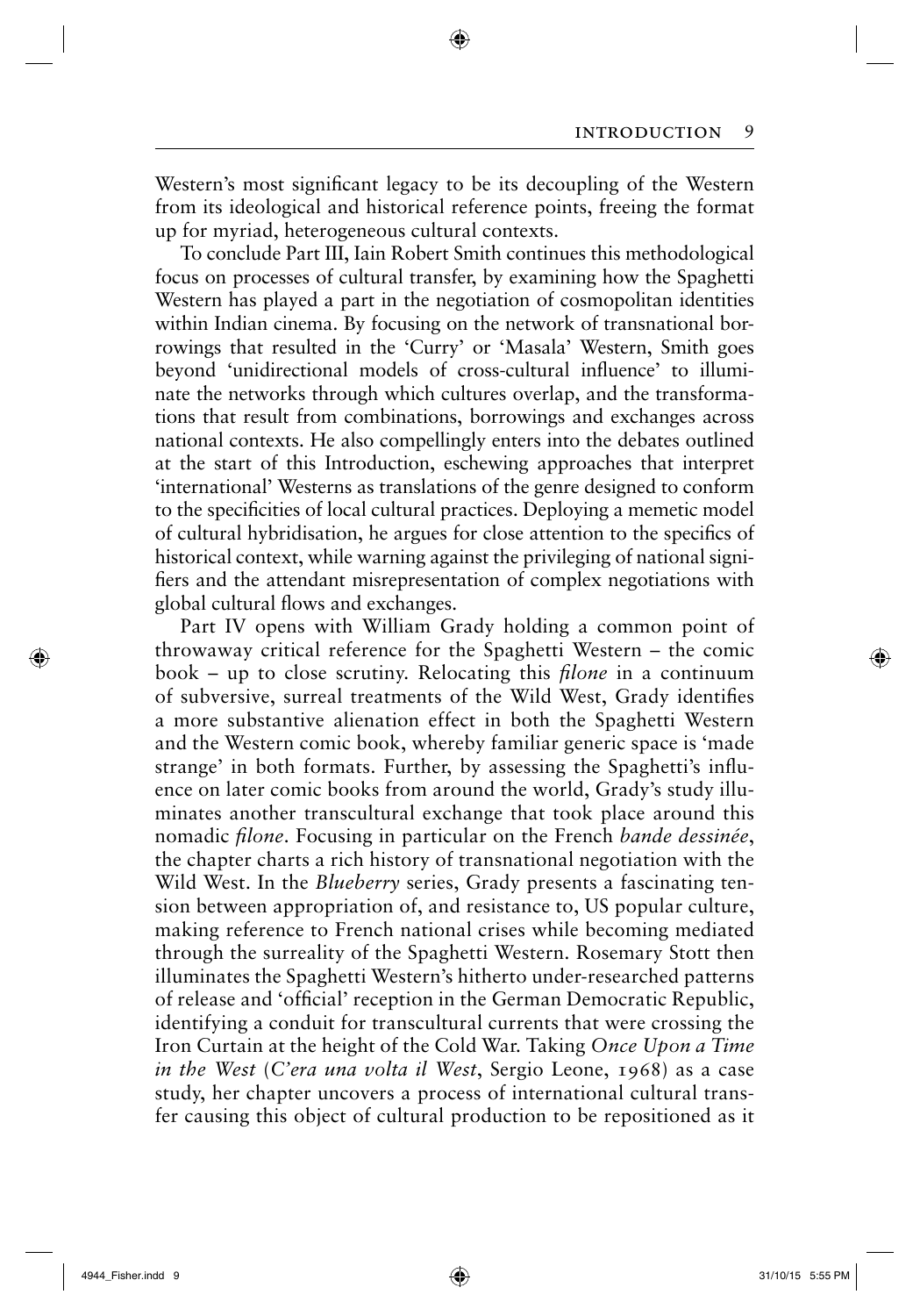entered a new, state-controlled, reception context. Stott's key insight concerns the film's borderline acceptability for the East German censors, which marked a shift in the selection criteria for foreign imports upon its release in 1981. Once again, we see the Spaghetti Western providing us with insights into larger processes of cultural-political change, as this *filone* obtains fresh meanings in a new cultural backdrop: this time, one of ideologically-driven aversion to the Classical Western genre. This case study therefore offers insights into the peculiarities of this cultural moment, when East German authorities were juggling the appeal of Western culture with socialist ideological imperatives.

◈

Finally, the volume closes with Pete Falconer's interrogation of the ever-disputed 'death' of the Western. Considering how the genre and its attendant tropes have functioned since its departure from mainstream production, Falconer uses the Spaghetti Western as a touchstone for understanding the implications for how the Western more broadly is produced and understood to the present day. By analysing varying levels of familiarity with the genre's traditions, Falconer holds that the Italian Western makes the genre 'strange', and alienates the viewer from the world of the Wild West. This final chapter thus makes a compelling case for how the seemingly familiar codes of the Western have in fact been rendered alien in differing ways upon contact with various contexts, and thereby offers insights into the representational practices of twenty-first-century Westerns such as *Appaloosa* (Ed Harris, 2008), *3:10 to Yuma* (James Mangold, 2007) and *True Grit* (Ethan and Joel Cohen, 2010): films that insistently place themselves in a longgone past through painstaking attention to historical details. Falconer's intervention illuminates the extent to which the Spaghetti Western has come to hold sway over the dominant lexicon of the Western genre's cultural memory.

Falconer's chapter is therefore an apt note on which to end this volume. Throughout the book, the Spaghetti Western is approached as a unit of culture that has traversed space and time, encompassing temporal journeys as well as physical ones within 'transcultural' readings. Taken together, and through their very diversity, the various chapters attest to this *filone*'s survival instinct, as it has adapted and morphed in response to multifarious cultural conditions, and continues to do so in an era when familiarity with the larger Western genre and its traditions can no longer be assumed. This collection therefore seeks to advance scholarly debates around both the significance of Italy's popular cinema of the 1960s and 1970s and its ongoing influences on our contemporary culture.

⊕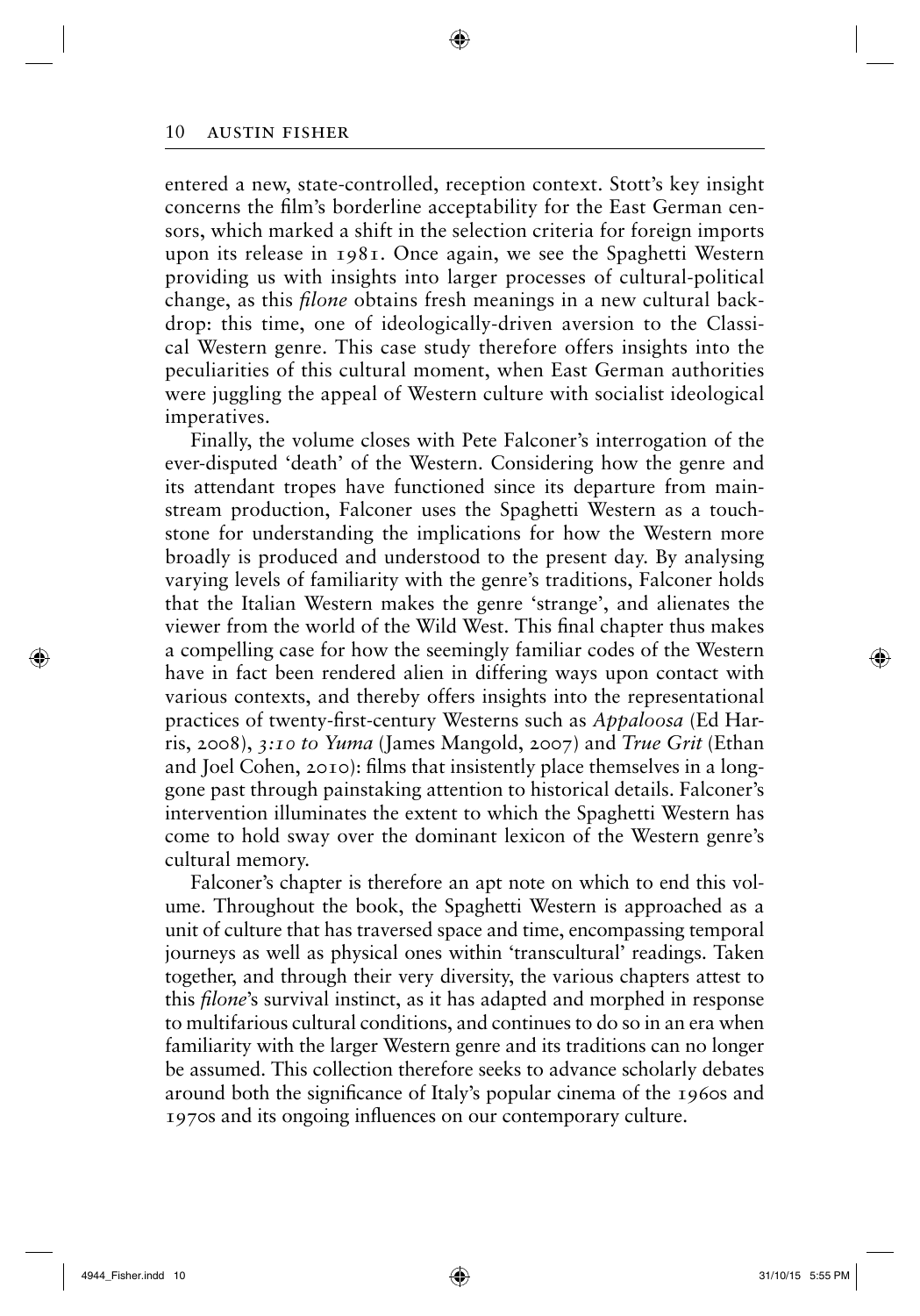## **NOTES**

- 1. Iain Robert Smith's chapter in this volume further explores this scholarly trend with specific reference to the Indian 'Curry' or 'Masala' Western, and situates the tendency within the Western's 'cultural roots controversy' as outlined by Christopher Frayling ( $[1981]$  1998:  $121–40$ ), which branded international Westerns as culturally 'inauthentic'.
- 2. The word *'filone'* is generally preferred to 'genre' in scholarship around popular Italian cinema of the 1960s and 1970s, as a way of distinguishing this industrial context from that of Hollywood. This of course runs the risk of making rather broad generalisations about both the popular cinema of the USA and the scholarly field of 'genre studies', both of which are vast and heterogeneous: a trap into which I have fallen in the past (Fisher 2011: 36). This caveat notwithstanding, '*filone*' remains a useful descriptor for this set of culturally- and temporallyspecific production and distribution practices, in which numerous trends of very rapid replication would ebb and flow according to the whims of the market, often existing for only a short period before ceasing to be profitable.
- 3. The work of Marc Ferro ([1977] 1988) and Pierre Sorlin (1980), for example, influentially investigated how cinematic representations of the past illuminate films' contemporary condition.
- 4. While my own work has considered the uses made of the Spaghetti Western by Quentin Tarantino, this was done purely to back up an argument that, divorced from their immediate contexts, the films are stripped of their intended political meanings (Fisher 2011: 193-201). I now consider this to be an oversimplification, since detailed analysis of the cultural moments in which the films have been distributed and received is just as valuable in the appraisal of their ongoing cultural significance. Had *Django Unchained* (2013) been released before I wrote the book in question, I like to think that I would have approached the subject somewhat differently. Mikel Koven does precisely this in these pages.
- 5. This is indeed a justified criticism of my previous work. I argued too forcefully and too defensively for the necessity of political coherence within the films' texts. Hyman and Wynne's chapter therefore offers a valuable entry point into a re-evaluation of the Spaghetti Western's politics.

#### **REFERENCES**

- Campbell, Neil (2008), *The Rhizomatic West: Representing the American West in a Transnational, Global, Media Age*, Lincoln, NE: University of Nebraska Press.
- Cho, Michelle (2015), 'Genre, translation, and transnational cinema: Kim Jee-woon's *The Good, the Bad, the Weird*', *Cinema Journal*, 54: 3, 44–68.
- Conley, Tom (2013), 'Foreword', in Raita Merivirta, Heta Mulari, Kimmo Ahonen and Rami Mähkä (eds), *Frontiers of Screen History: Imagining European Borders in Cinema, 1945–2010*, Bristol: Intellect, pp. ix–xiii.
- Cooke, Grayson, Warwick Mules and David Baker (eds) (2014), 'The Other Western', *Transformations*, 24 [online], <http://www.transformationsjournal.org/journal/24/ ed.shtml> (last accessed 2 September 2015).

 $\Leftrightarrow$ 

 $\Leftrightarrow$